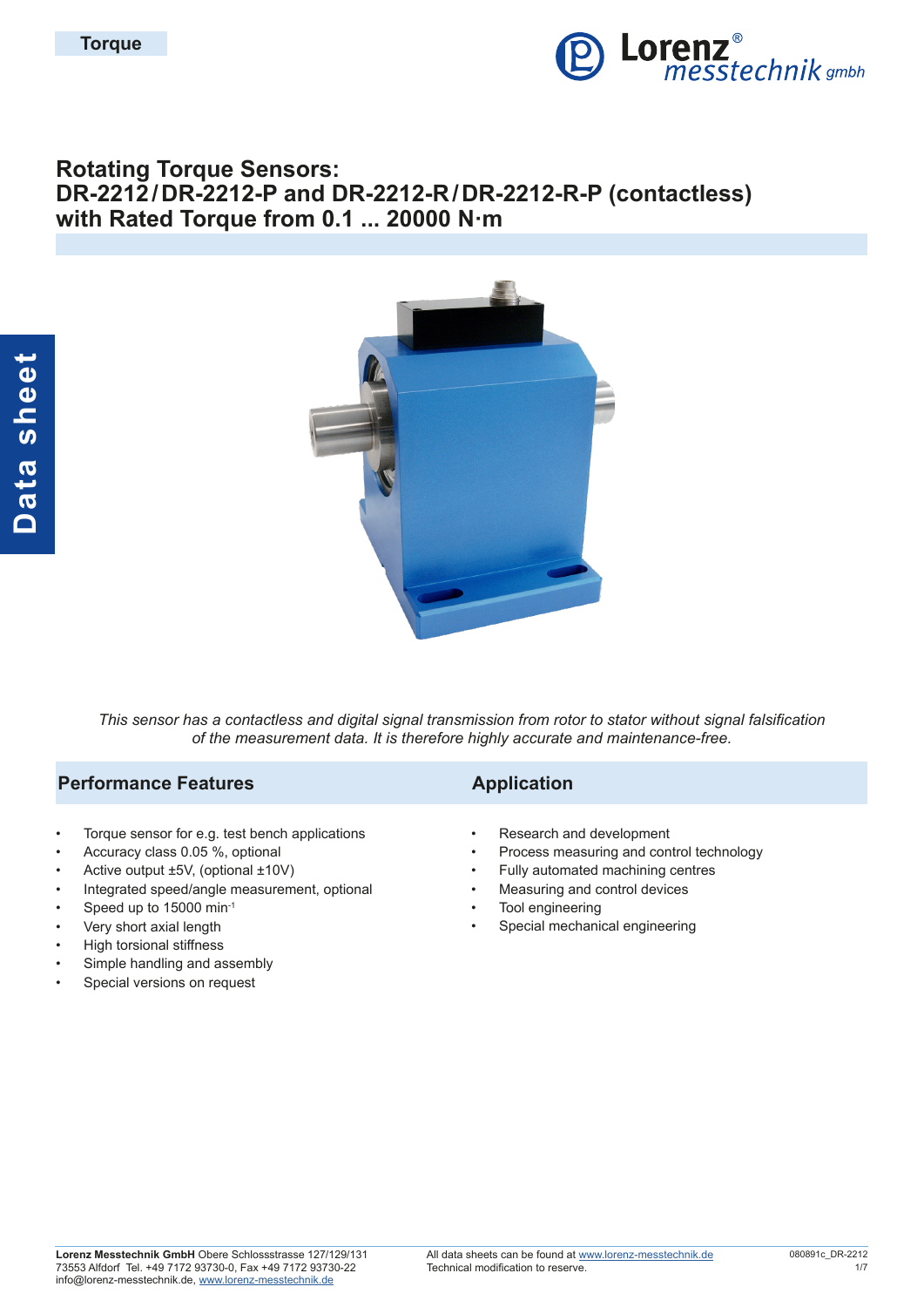### **Dimensions of DR-2212/DR-2212-P and DR-2212-R/DR-2212-R-P in mm**



| Rated Torque [N·m] | Weight [kg] |
|--------------------|-------------|
| 0.1/0.2/0.5/1      | 0.4         |



|                    | Dimensions [mm] |    |    |    |                |  |  |  |  |
|--------------------|-----------------|----|----|----|----------------|--|--|--|--|
| Rated Torque [N·m] | B               |    | ØD |    | Weight<br>[kg] |  |  |  |  |
| 2/5                | 107.5           | 18 |    | 17 | 0.8            |  |  |  |  |
| 10                 | 107.5           | 18 | 10 | 17 | 0.8            |  |  |  |  |
| 20/30              | 111.5           | 20 | 18 | 18 | 0.9            |  |  |  |  |
| 50/100             | 147.5           | 38 | 18 | 36 | 1.0            |  |  |  |  |

**Lorenz Messtechnik GmbH** Obere Schlossstrasse 127/129/131 73553 Alfdorf Tel. +49 7172 93730-0, Fax +49 7172 93730-22 info@lorenz-messtechnik.de, [www.lorenz-messtechnik.de](https://www.lorenz-messtechnik.de)

All data sheets can be found at [www.lorenz-messtechnik.de](https://www.lorenz-messtechnik.de) Technical modification to reserve.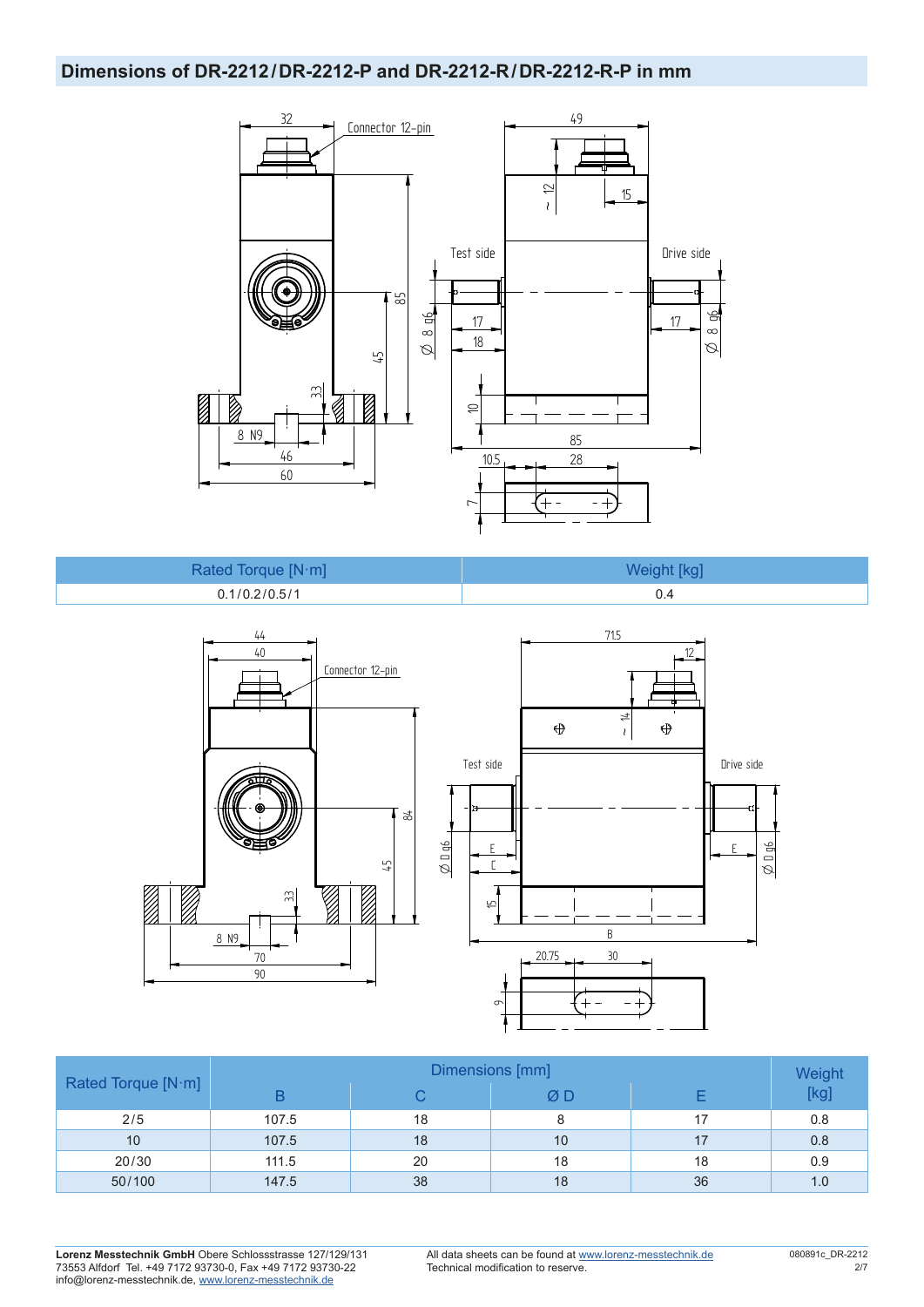# **Dimensions of DR-2212/DR-2212-P and DR-2212-R/DR-2212-R-P in mm**



| <b>Rated Torque</b> |     |      |     |     |     |     | Dimensions [mm] |     |    |     |    |     |    |    | Weight |
|---------------------|-----|------|-----|-----|-----|-----|-----------------|-----|----|-----|----|-----|----|----|--------|
| $[N \cdot m]$       | В   |      | ØΕ  | ᄃ   |     | G   | H               |     |    |     |    | M   | N  |    | [kg]   |
| 200/500             | 217 | 43.5 | 32  | 38  | 130 | 115 | 190.4           | 112 | 20 | 175 | 30 | 145 | 11 | 5  | 8.9    |
| 1000                | 262 | 66   | 50  | 58  | 130 | 115 | 190.4           | 112 | 20 | 175 | 30 | 145 | 11 | 5  | 10.3   |
| 2000/5000           | 377 | 121  | 70  | 110 | 135 | 139 | 251.5           | 160 | 25 | 207 | 36 | 173 | 13 | 5  | 19.0   |
| 10000/20000         | 470 | 140  | 110 | 120 | 190 | 210 | 343             | 215 | 40 | 300 | 45 | 260 | 17 | 15 | 69.0   |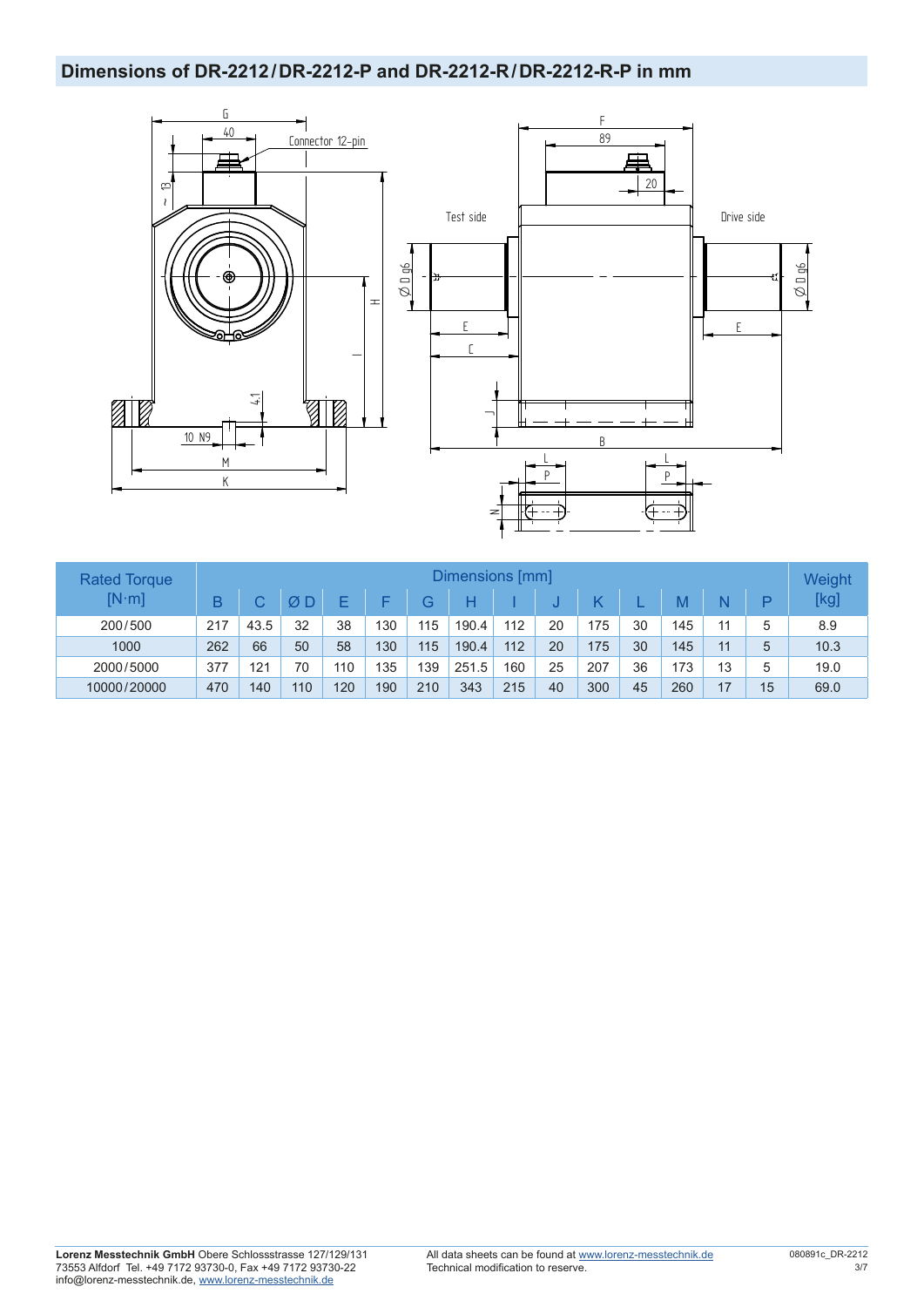

|                    | Dimensions [mm] |     |     |     |                          |      |  |  |  |  |
|--------------------|-----------------|-----|-----|-----|--------------------------|------|--|--|--|--|
| Rated Torque [N·m] | B               | ØD  | Е   |     | Feather Key <sup>1</sup> | [kg] |  |  |  |  |
| 0.1/0.2/0.5/1      | 85              | 8   | 17  | 14  | $2 \times 2 \times 14$   | 0.4  |  |  |  |  |
| 2/5                | 107.5           | 8   | 17  | 14  | $2 \times 2 \times 14$   | 0.8  |  |  |  |  |
| 10                 | 107.5           | 10  | 17  | 14  | $3 \times 3 \times 14$   | 0.8  |  |  |  |  |
| 20/30              | 111.5           | 18  | 18  | 14  | $6 \times 6 \times 14$   | 0.9  |  |  |  |  |
| 50/100             | 147.5           | 18  | 36  | 30  | $6 \times 6 \times 30$   | 1.0  |  |  |  |  |
| 200/500            | 217             | 32  | 38  | 36  | $10 \times 8 \times 36$  | 8.9  |  |  |  |  |
| 1000               | 262             | 50  | 58  | 50  | $14 \times 9 \times 50$  | 10.3 |  |  |  |  |
| 2000/5000          | 377             | 70  | 110 | 100 | 20 x 12 x 100            | 19.0 |  |  |  |  |
| 10000 / 20000      | 570             | 110 | 170 | 160 | 28 x 16 x 160            | 69.0 |  |  |  |  |

# **Connection Assignment**

| 12-pin |                         | DR-2212/DR-2212-P and DR-2212-R/DR-2212-R-P | Series 581 |
|--------|-------------------------|---------------------------------------------|------------|
| Pin A  | NC.                     |                                             |            |
| Pin B  | Signal angle B (option) | 5V TTL                                      |            |
| Pin C  | Signal $(+)$            | ±5V (±10V)                                  |            |
| Pin D  | Signal (GND)            | 0V                                          |            |
| Pin E  | Supply (GND)            | 0V                                          |            |
| Pin F  | Supply $(+)$            | 12  28VDC                                   |            |
| Pin G  | Signal angle A (option) | 5V TTL                                      |            |
| Pin H  | NC.                     | $\overline{\phantom{a}}$                    |            |
| Pin J  | NC.                     |                                             |            |
| Pin K  | Control signal          | L < $2.0V$ ; H > $3.5V$                     |            |
| Pin L  | <b>NC</b>               |                                             |            |
| Pin M  | Shield                  |                                             |            |

<sup>&</sup>lt;sup>1</sup> Calculated load type for feather key: single side light shocks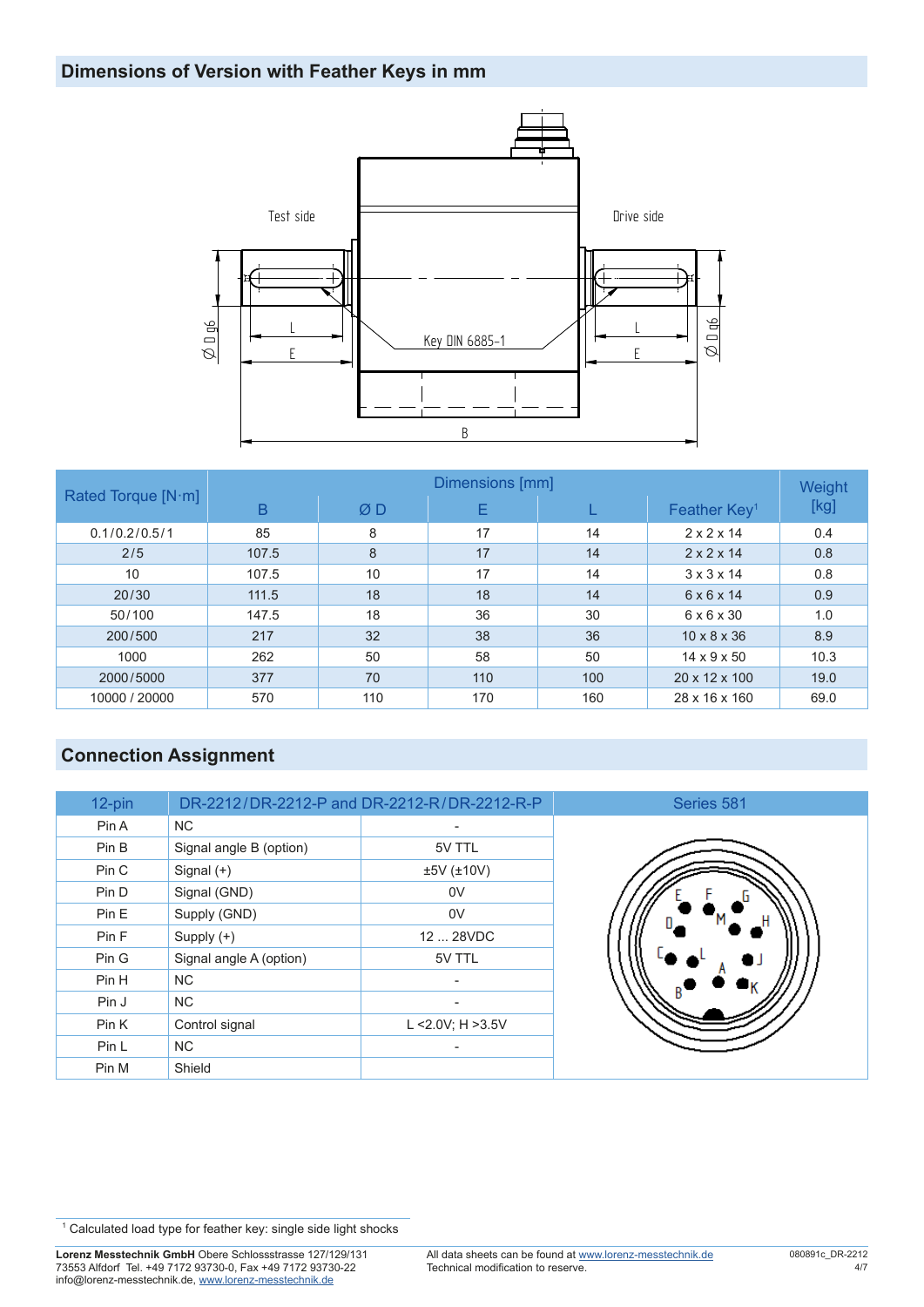## **Technical Data acc. to VDI/VDE/DKD 2639**

| <b>Torque Sensor</b>                                           |                          | DR-2212/DR-2212-P     | DR-2212-R/DR-2212-R-P |  |  |
|----------------------------------------------------------------|--------------------------|-----------------------|-----------------------|--|--|
| Rated torque M <sub>nom</sub>                                  | $N \cdot m$              | 0.120000              | 0.11000               |  |  |
| Accuracy class                                                 | % M <sub>nom</sub>       | 0.1 (optional 0.05)   | 0.2                   |  |  |
| Relative repeatability error in unchanged mounting position b' | $% M_{nom}$              | ±0.02                 | ±0.04                 |  |  |
| Rated range of supply voltage                                  | <b>VDC</b>               |                       | 1228                  |  |  |
| Current consumption                                            | m <sub>A</sub>           |                       | $≤60$                 |  |  |
| Output signal                                                  | $\vee$                   |                       | ±5                    |  |  |
| Control signal excitation                                      | V                        |                       | L <2.0; H >3.5        |  |  |
| Sample rate                                                    | kSample/s                | 10                    |                       |  |  |
| Electrical connection                                          |                          | 12-pin series $581^2$ |                       |  |  |
| Reference temperature Tref                                     | $^{\circ}C$              | 23                    |                       |  |  |
| Rated temperature range                                        | $^{\circ}C$              | 545                   |                       |  |  |
| Operating temperature range                                    | $^{\circ}C$              |                       | 060                   |  |  |
| Storage temperature range                                      | $^{\circ}C$              |                       | $-1070$               |  |  |
| Temperature effect on zero signal $TK_0$                       | % $M_{\text{nom}}$ /10 K | ±0.2                  | ±0.3                  |  |  |
| Temperature effect on characteristic value $TK_C$              | % $M_{\text{nom}}$ /10 K | ±0.1                  | ±0.15                 |  |  |
| Maximum operating torque M <sub>G</sub> (static)               | % M <sub>nom</sub>       | 150                   |                       |  |  |
| Torque limit M <sub>max</sub> (static)                         | $% M_{nom}$              | 200                   |                       |  |  |
| Breaking torque $M_B$ (static)                                 | % M <sub>nom</sub>       | >300                  |                       |  |  |
| Permissible oscillation stress when subjected to torque Mdf    | % M <sub>nom</sub>       | 70 (peak-to-peak)     |                       |  |  |
| Level of protection                                            |                          | <b>IP50</b>           |                       |  |  |

| Article-No.<br>DR-2212 | Article-No.<br>DR-2212-P <sup>3</sup> | Torque<br>$[N \cdot m]$<br>Rated | nit Speed<br>[min <sup>-1</sup> ]<br>Limit | Spring Rate<br>[N·m/rad] | <b>Mass Moment of Inertia</b><br>$\left[\text{kg}\cdot\text{m}^2\right]^4$<br><b>Drive Side</b><br><b>Test Side</b> |           | Axial Force<br>Limit [N] | Force<br>Limit [N]<br>Lateral |
|------------------------|---------------------------------------|----------------------------------|--------------------------------------------|--------------------------|---------------------------------------------------------------------------------------------------------------------|-----------|--------------------------|-------------------------------|
| 103819                 | 115628                                | 0.1                              | 15000                                      | $1.8E + 01$              | 1.9E-06                                                                                                             | 2.8E-07   | 30                       | 0.9                           |
| 103820                 | 115629                                | 0.2                              | 15000                                      | $1.8E + 01$              | 1.9E-06                                                                                                             | 2.8E-07   | 30                       | 1.2                           |
| 102921                 | 115630                                | 0.5                              | 15000                                      | $1.2E + 02$              | 1.9E-06                                                                                                             | 2.8E-07   | 30                       | 2.9                           |
| 102866                 | 115631                                | $\mathbf 1$                      | 15000                                      | $1.2E + 02$              | $2.0E-06$                                                                                                           | 2.8E-07   | 30                       | 2.9                           |
| 102437                 | 115632                                | 2                                | 12000                                      | $4.4E + 02$              | 1.0E-05                                                                                                             | $8.1E-06$ | 62                       | 8.5                           |
| 102922                 | 110436                                | 5                                | 12000                                      | $4.4E + 02$              | 1.0E-05                                                                                                             | 8.1E-06   | 62                       | 8.5                           |
| 102794                 | 115641                                | 10                               | 12000                                      | $1.7E + 03$              | 1.0E-05                                                                                                             | $8.2E-06$ | 62                       | 28                            |
| 102909                 | 109963                                | 20                               | 12000                                      | $4.5E + 03$              | $1.2E-05$                                                                                                           | 9.9E-06   | 62                       | 43                            |
| 104212                 | 111072                                | 30                               | 12000                                      | $4.5E + 03$              | 1.2E-05                                                                                                             | 9.9E-06   | 62                       | 65                            |
| 102457                 | 111230                                | 50                               | 12000                                      | $8.5E + 03$              | 1.3E-05                                                                                                             | $1.2E-05$ | 62                       | 64                            |
| 102836                 | 110435                                | 100                              | 12000                                      | $8.4E + 03$              | 1.3E-05                                                                                                             | 1.2E-05   | 62                       | 64                            |
| 103337                 | 109961                                | 200                              | 7000                                       | $9.2E + 04$              | 1.3E-03                                                                                                             | 8.0E-04   | 760                      | 350                           |
| 103602                 | 112509                                | 500                              | 7000                                       | $9.2E + 04$              | 1.3E-03                                                                                                             | 8.0E-04   | 760                      | 420                           |
| 103822                 | 115668                                | 1000                             | 7000                                       | $3.1E + 05$              | 1.6E-03                                                                                                             | $1.1E-03$ | 760                      | 800                           |
| 103821                 | 112659                                | 2000                             | 5500                                       | $7.2E + 05$              | 5.3E-03                                                                                                             | 4.3E-03   | 1100                     | 860                           |
| 103709                 | 111182                                | 5000                             | 5500                                       | $8.0E + 05$              | 5.4E-03                                                                                                             | 4.3E-03   | 1100                     | 860                           |
| 105485                 | 113347                                | 10000                            | 3500                                       | $3.1E + 06$              | 4.0E-02                                                                                                             | 3.7E-02   | 2800                     | 2300                          |
| 105486                 | 113348                                | 20000                            | 3500                                       | $3.7E + 06$              | 4.0E-02                                                                                                             | 3.8E-02   | 2800                     | 2300                          |

<sup>2</sup> Female cable connector in scope of delivery at first delivery 3 Version '-P' feather key

<sup>4</sup> Without option speed/angle measurement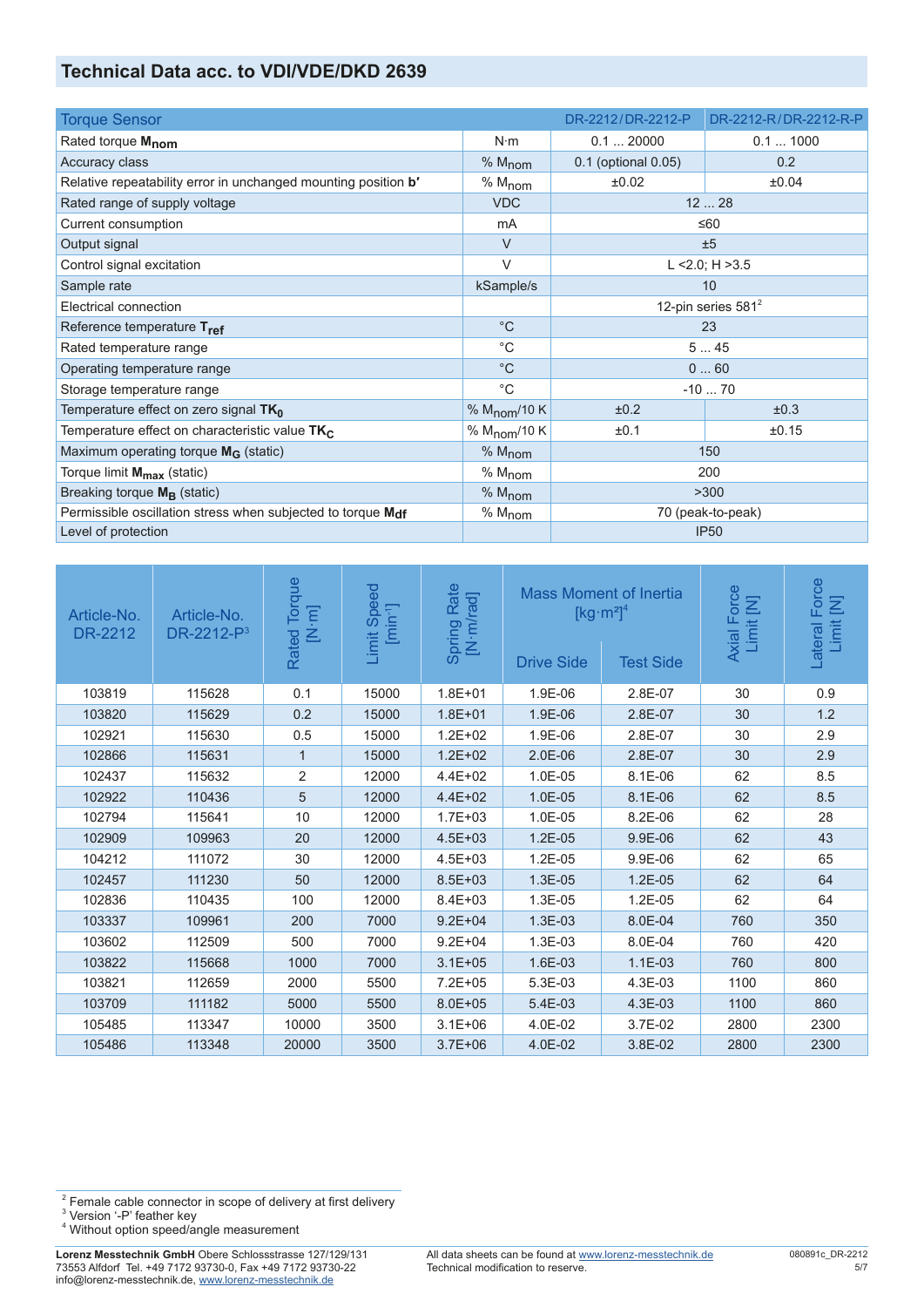# **Technical Data acc. to VDI/VDE/DKD 2639 (continued)**

| Article-No.<br>DR-2212-R <sup>5</sup> | Article-No.<br>$DR-2212-R-P3$ | lorque<br>$[N \cdot m]$<br>Rated | $\overline{6}$<br>Sper<br>$[min-1]$<br>Limit | Rate<br>[N·m/rad]<br>Spring | <b>Drive Side</b> | <b>Mass Moment of Inertia</b><br>$[kg·m2]$ <sup>4</sup><br><b>Test Side</b> | orce<br>Σ<br>Axial F<br><b>Limit</b> | Force<br>Σ<br>Limit<br>Lateral |
|---------------------------------------|-------------------------------|----------------------------------|----------------------------------------------|-----------------------------|-------------------|-----------------------------------------------------------------------------|--------------------------------------|--------------------------------|
| 108693                                | 115617                        | 0.1                              | 15000                                        | $1.8E + 01$                 | 1.9E-06           | 2.8E-07                                                                     | 30                                   | 0.9                            |
| 108694                                | 115618                        | 0.2                              | 15000                                        | $1.8E + 01$                 | 1.9E-06           | 2.8E-07                                                                     | 30                                   | 1.2                            |
| 108695                                | 115619                        | 0.5                              | 15000                                        | $1.2E + 02$                 | 1.9E-06           | 2.8E-07                                                                     | 30                                   | 2.9                            |
| 108696                                | 113309                        | 1                                | 15000                                        | $1.2E + 02$                 | $2.0E-06$         | 2.8E-07                                                                     | 30                                   | 2.9                            |
| 108697                                | 115620                        | 2                                | 12000                                        | $4.4E + 02$                 | 1.0E-05           | 8.1E-06                                                                     | 62                                   | 8.5                            |
| 108698                                | 115621                        | 5                                | 12000                                        | $4.4E + 02$                 | 1.0E-05           | 8.1E-06                                                                     | 62                                   | 8.5                            |
| 108699                                | 115683                        | 10                               | 12000                                        | $1.7E + 03$                 | 1.0E-05           | 8.2E-06                                                                     | 62                                   | 28                             |
| 108701                                | 110886                        | 20                               | 12000                                        | $4.5E + 03$                 | 1.2E-05           | 9.9E-06                                                                     | 62                                   | 43                             |
| 108819                                | 110437                        | 30                               | 12000                                        | $4.5E + 03$                 | 1.2E-05           | 9.9E-06                                                                     | 62                                   | 65                             |
| 108702                                | 110083                        | 50                               | 12000                                        | $8.5E + 03$                 | 1.3E-05           | $1.2E-05$                                                                   | 62                                   | 64                             |
| 108703                                | 111271                        | 100                              | 12000                                        | $8.4E + 03$                 | 1.3E-05           | 1.2E-05                                                                     | 62                                   | 64                             |
| 108704                                | 110438                        | 200                              | 7000                                         | $9.2E + 04$                 | 1.3E-03           | 8.0E-04                                                                     | 760                                  | 350                            |
| 108705                                | 111617                        | 500                              | 7000                                         | $9.2E + 04$                 | 1.3E-03           | 8.0E-04                                                                     | 760                                  | 420                            |
| 108706                                | 115622                        | 1000                             | 7000                                         | $3.1E + 05$                 | 1.6E-03           | $1.1E-03$                                                                   | 760                                  | 800                            |

# **Options**

| Article-No.         | <b>Description</b>                                       |                                                       |
|---------------------|----------------------------------------------------------|-------------------------------------------------------|
| 101695              | Accuracy class                                           | 0.05 % M <sub>nom</sub>                               |
| 103562              | Output signal                                            | ±10V                                                  |
| 101560              | Speed/angle measurement, 2 x 360 impulses, 90° displaced | 5V TTL, CW-turn<br>(H A roor<br>$(H B_{\text{untr}})$ |
| 104097 <sup>6</sup> | Speed measurement, 1 x 60 impulses                       | 5V TTL                                                |
| 106154              | Control signal                                           | 50 % M <sub>nom</sub>                                 |
| 100739              | Control signal                                           | 80 % M <sub>nom</sub>                                 |

#### **Calibrations**

| Article-No. | <b>Description</b>                                                       |              |
|-------------|--------------------------------------------------------------------------|--------------|
| 400676      | Linearity diagram in accordance to factory standard                      | 25 % steps   |
| 400664      | Linearity diagram in accordance to factory standard                      | $10\%$ steps |
| 400961      | Proprietary calibration acc. to VDI/VDE 2646                             | 3 steps      |
| 400700      | Proprietary calibration acc. to VDI/VDE 2646                             | 5 steps      |
| 400688      | Proprietary calibration acc. to VDI/VDE 2646                             | 8 steps      |
| 401023      | Proprietary calibration for the angle of rotation acc. to VDI/VDE 2648-1 |              |
|             | DAkkS-Calibration/Standard on request                                    |              |

<sup>3</sup> Version '-P' feather key<br><sup>4</sup> Without option speed/angle measurement

5 Version '-R' accuracy class 0.2 % Mnom

6 Rated torque ≥10000 N·m